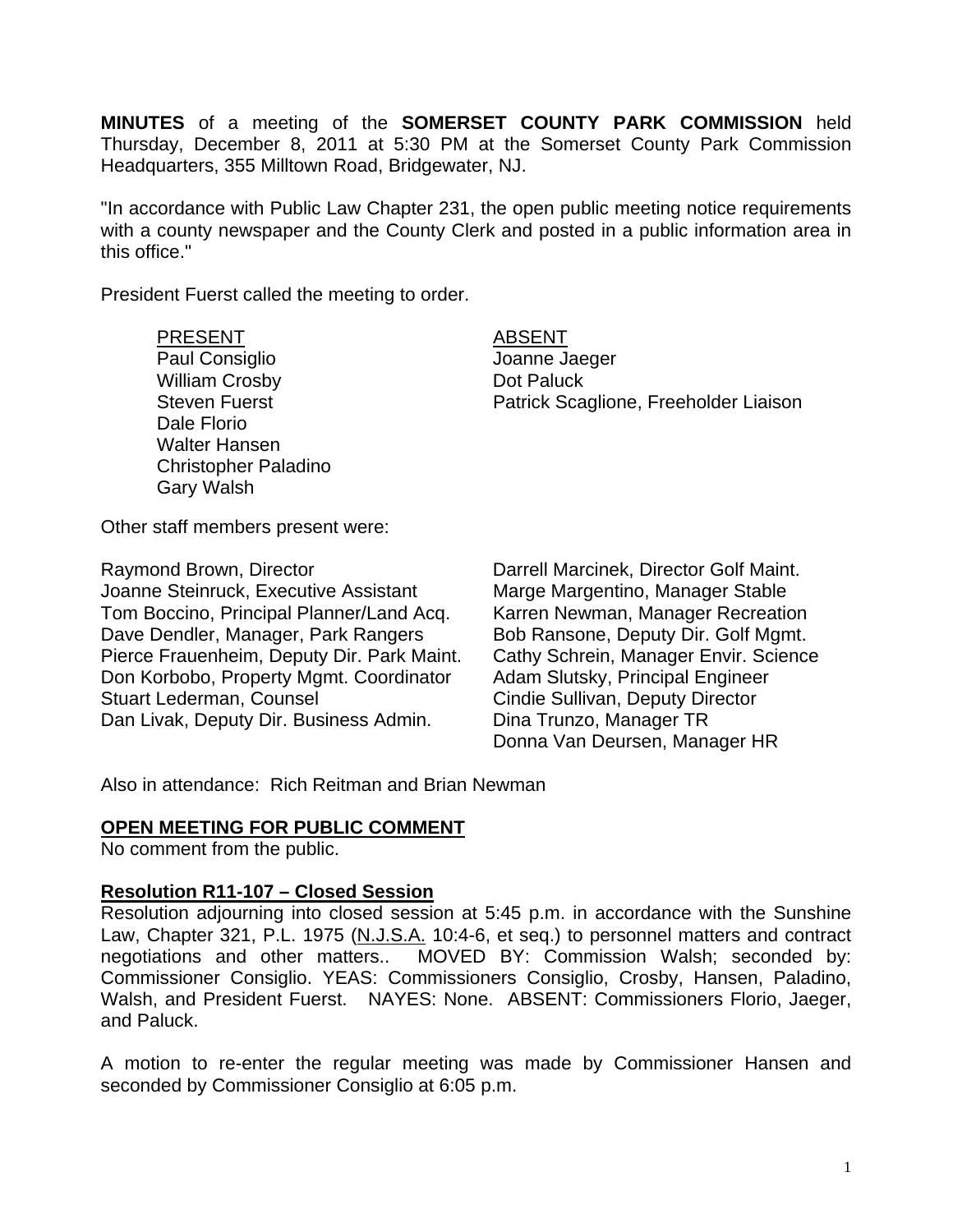# **APPROVAL OF THE MINUTES**

President Fuerst called for the approval of the minutes of the last regular meeting held November 17, 2011. MOVED BY: Commissioner Consiglio; seconded by: Commissioner Crosby. YEAS: Commissioners Consiglio, Crosby, Hansen, Paladino, Walsh, and President Fuerst. NAYES: None. ABSENT: Commissioners Florio, Jaeger, and Paluck.

President Fuerst called for the approval of the minutes of the last Work Session held on December 1, 2011. MOVED BY: Commissioner Crosby; seconded by: Commissioner Hansen. YEAS: Commissioners Consiglio, Crosby, Hansen, Paladino, Walsh, and President Fuerst. NAYES: None. ABSENT: Commissioners Florio, Jaeger, and Paluck.

# **APPROVAL OF BILLS FOR PAYMENT**

# **Resolution R11-091- Payment of Claims**

Resolution authorizing payment of bills for \$722,376.89 comprising of check numbers 204828-204870, 205273-205282, 206254, 204767-204827, 205199-205272, and 206256- 206300. MOVED BY: Commissioner Consiglio; seconded by: Commissioner Crosby. YEAS: Commissioners Consiglio, Crosby, Hansen, Paladino, Walsh, and President Fuerst. NAYES: None. ABSENT: Commissioners Florio, Jaeger, and Paluck.

# **DIRECTOR'S REPORT**

Director Brown submitted a report for the month of November 2011.

# **COMMISSIONER CORRESPONDENCE**

- 1. Resolution SCIA11-394 accepting a grant from Somerset County in the amount of \$250,000.00 for issuance to the Somerset County Park Commission for the preservation of the Skillman Village Park.
- 2. Resolution SCIA11-395 authorizing a grant to the Somerset County Park Commission in the amount of \$250,000.00 for the Skillman Village Park site.
- 3. Notice of New Jersey Water Supply Authority Open Public Meeting dates.

# **CONSENT AGENDA**

## **RESOLUTIONS**

The following resolutions were MOVED BY: Commissioner Hansen; seconded by: Commissioner Crosby. YEAS: Commissioners Consiglio, Crosby, Hansen, Paladino, Walsh, and President Fuerst. NAYES: None. ABSENT: Commissioners Florio, Jaeger, and Paluck.

# **Resolution R11-090 – Accepting Emergency Appropriation of Funds from Somerset County for Repairs due to Hurricane Irene**

Resolution accepts \$413,316.03 for the necessary repairs.

## **Resolution R11-092 – Adopting the 2012 Temporary Budget**

Resolution adopts the temporary budget for the first quarter of 2012.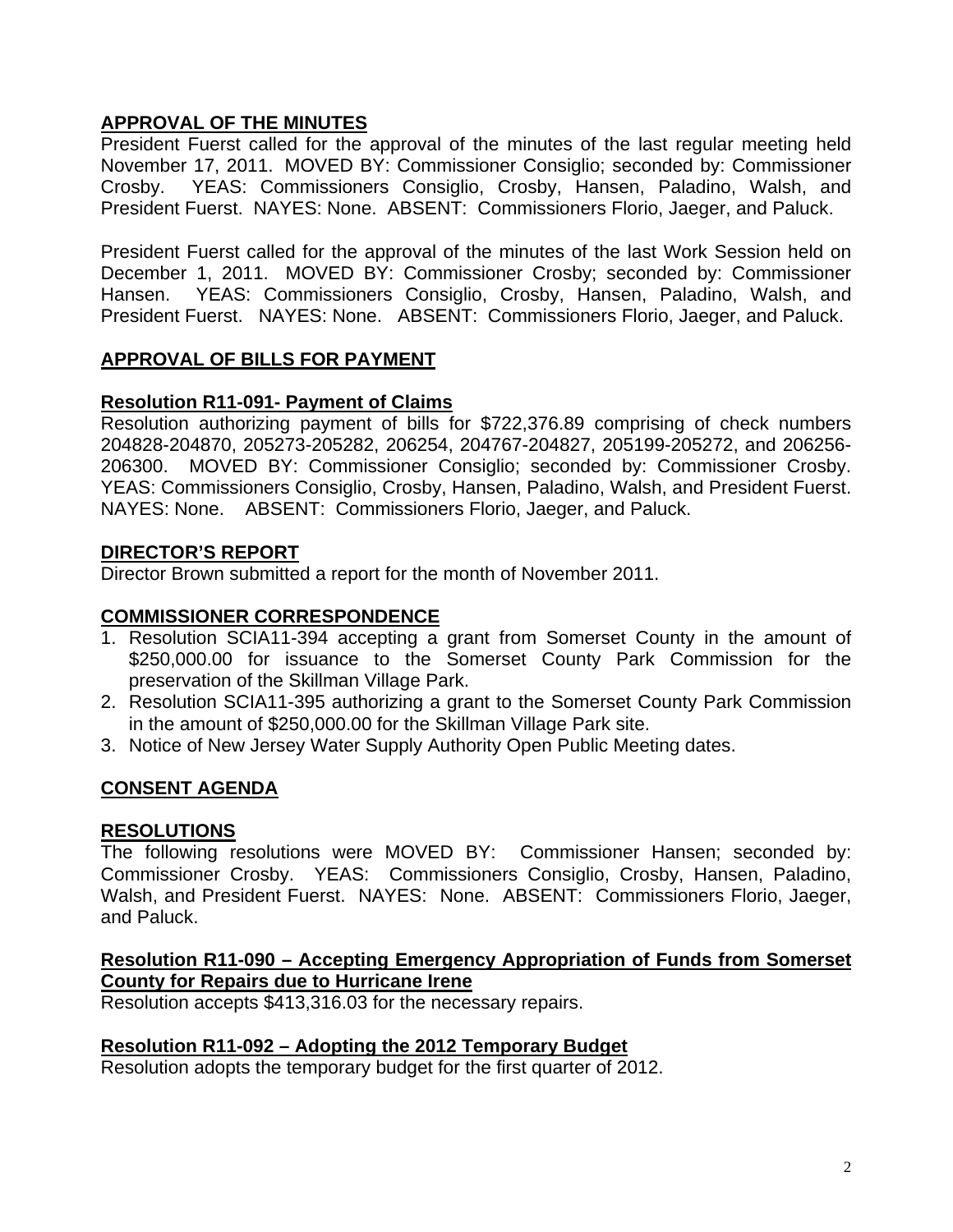# **Resolution R11-093 – Transfer of Appropriations from Trust Accounts**

Resolution approves the transfer of funds from various trust account to other trust accounts, closing inactive ones.

# **Resolution R11-094 – Award of Contract for Entertainment Consultant for Summer Concerts**

Resolution awards a contract to LaGuardia & Associates Entertainment for entertainment services for summer concerts at Duke Island Park at the rate of nine percent (9%) of the artists' cost.

## **Resolution R11-095 - Award of Contract for Sound Production Services for Summer Concerts**

Resolution awards a contract to RTD Productions for the 2012 Concert Series held at Duke Island Park. The fee is \$850.00 per Sunday Concert and \$1,500.00 for the July  $4<sup>th</sup>$ Festival.

## **Resolution R11-096 - Award of Contract for Design of Promotional Materials**

Resolution recommends award to Contempographics for Project #1 – Annual Report \$850.00 and Project #3 - Duke Island Park Concert Poster and Brochure \$1,850.00; LaMountain Communications for Project #2 – Annual Golf Magazine \$3,675.00.

### **Resolution R11-097 - Award of Contract for Public Relations Consultant**

Resolution awards a contract to The Reitman Group. The retainer fee is \$2,325.00 per month.

### **Resolution R11-098 - Award of Contract for Health Benefit Consulting Services**

Resolution awards a contract to Gallagher Benefits for an annual fee of \$27,000.00 offset by any commissions.

## **Resolution R11-099 - Award of Contract for Medical and Dental Insurance**

Resolution awards a contract to Horizon Blue Cross/Blue Shield for medical and Delta Dental for dental coverage for employees, Chapter 88 Retirees, and COBRA participants. This contract will be renewed without any increase in fees.

### **Resolution R11-101 - Rescinding and Awarding Resolutions R11-084, 085, and 086**

Resolution rescinds the resolutions for purchase of a rugby dump body with options installed, a Class IV towing hitch installed, and a nine foot snow plow Meyer with options installed from Monmouth Truck Equipment to be purchased from Warnock Fleet.

### **Resolution R11-102 - Award of Co-Op Contract to Purchase a 2012 Ford F550 and Chassis**

Resolution awards a co-op contract to Warnock Fleet and the cost is \$40,792.00.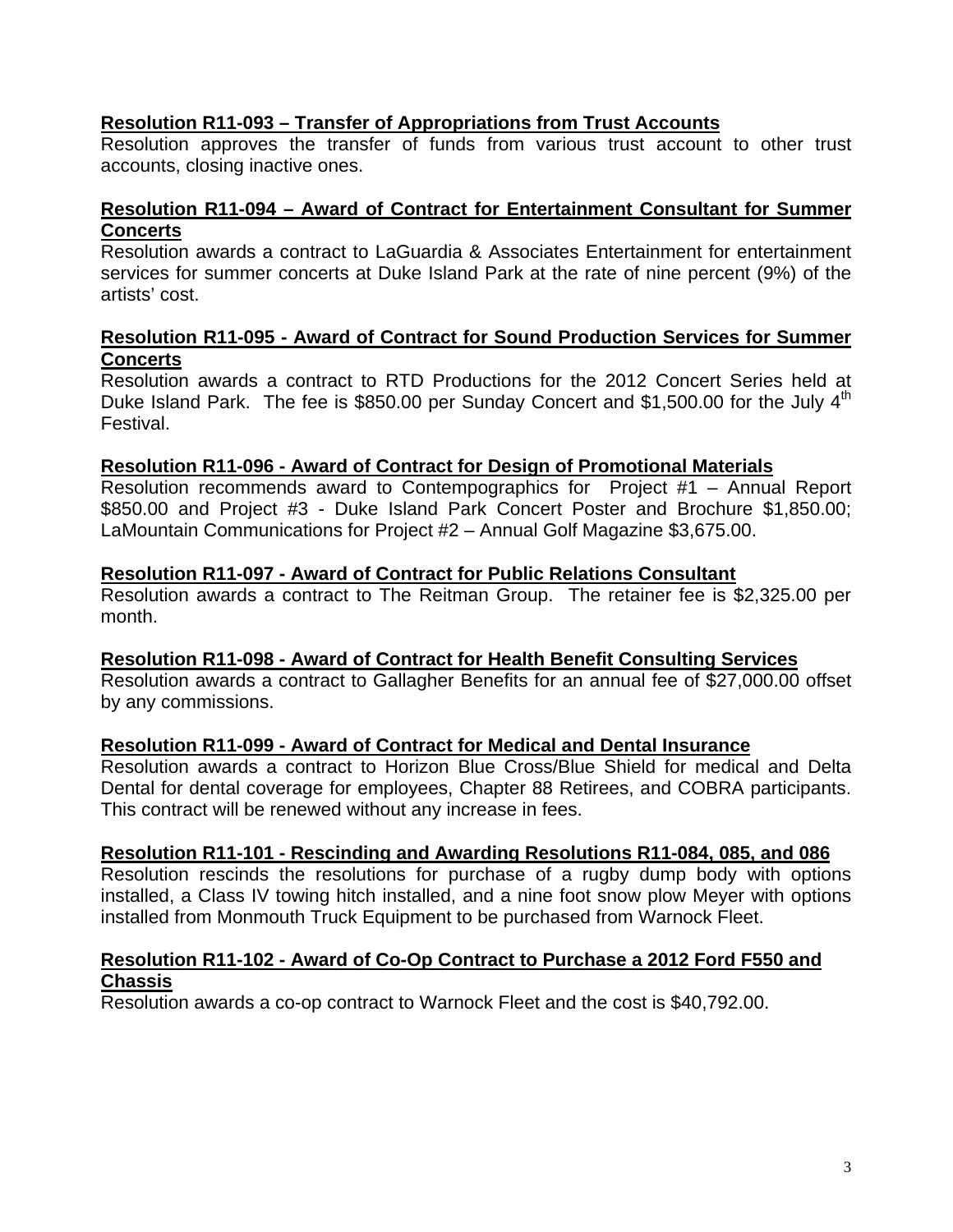### **Resolution R11-103 - Award of Second and Final Year of a Contract for Fire Alarms and Security Systems**

Resolution awards a contract to Fire Alarm and Security Technologies. The cost is \$24,560.00.

The following resolutions were taken out of the Consent Agenda:

### **Resolution R11-100 - Award of Contract for Professional General and Labor Counsel Services**

Resolution awards a contract to Riker, Danzig, Scherer, Hyland & Perretti, LLP and DiFrancesco, Bateman, Coley, Yospin, Kunzman, Davis, and Lehrer, PC for legal services. MOVED BY: Commissioner Crosby; seconded by: Commissioner Hansen. YEAS: Commissioners Crosby, Hansen, Paladino, Walsh, and President Fuerst. NAYES: None. ABSATAIN: Commissioner Consiglio. ABSENT: Commissioners Florio, Jaeger, and Paluck.

After discussion among the Commissioners regarding the Work Session meetings, the consensus was not to continue with them. The following resolution was not passed.

### **Resolution R11-104 - Setting the 2012 Work Session Dates (7:30 a.m.)**

Resolution sets the dates for the meetings. MOVED BY: Commissioner Crosby; seconded by: Commissioner Consiglio. YEAS: None. NAYES: Commissioners Consiglio, Crosby, Hansen, Paladino, Walsh, and President Fuerst. ABSENT: Commissioners Florio, Jaeger, and Paluck.

## **Resolution R11-105 - Setting the 2012 Park Commission Meeting Dates**

| July 19, 2012 at 8:00 AM   |
|----------------------------|
| August 16, 2012 at 8:00 AM |
| September 20, 2012         |
| October 18, 2012           |
| November 15, 2012          |
| December 13, 2012          |
|                            |

MOVED BY: Commissioner Crosby; seconded by: Commissioner Consiglio. YEAS: Commissioners Consiglio, Crosby, Hansen, Paladino, Walsh, and President Fuerst. NAYES: None. ABSENT: Commissioners Florio, Jaeger, and Paluck.

## **COMMITTEE REPORTS**

## **FINANCE**

Commissioner Walsh, Chair of the Committee, submitted a report for the month of November 2011.

Brian Newman reported that the revenue will be approximately \$250,000.00 less than what was projected. The expenses are less than what was budgeted. There will be \$650,000.00 additional in the Operating Budget.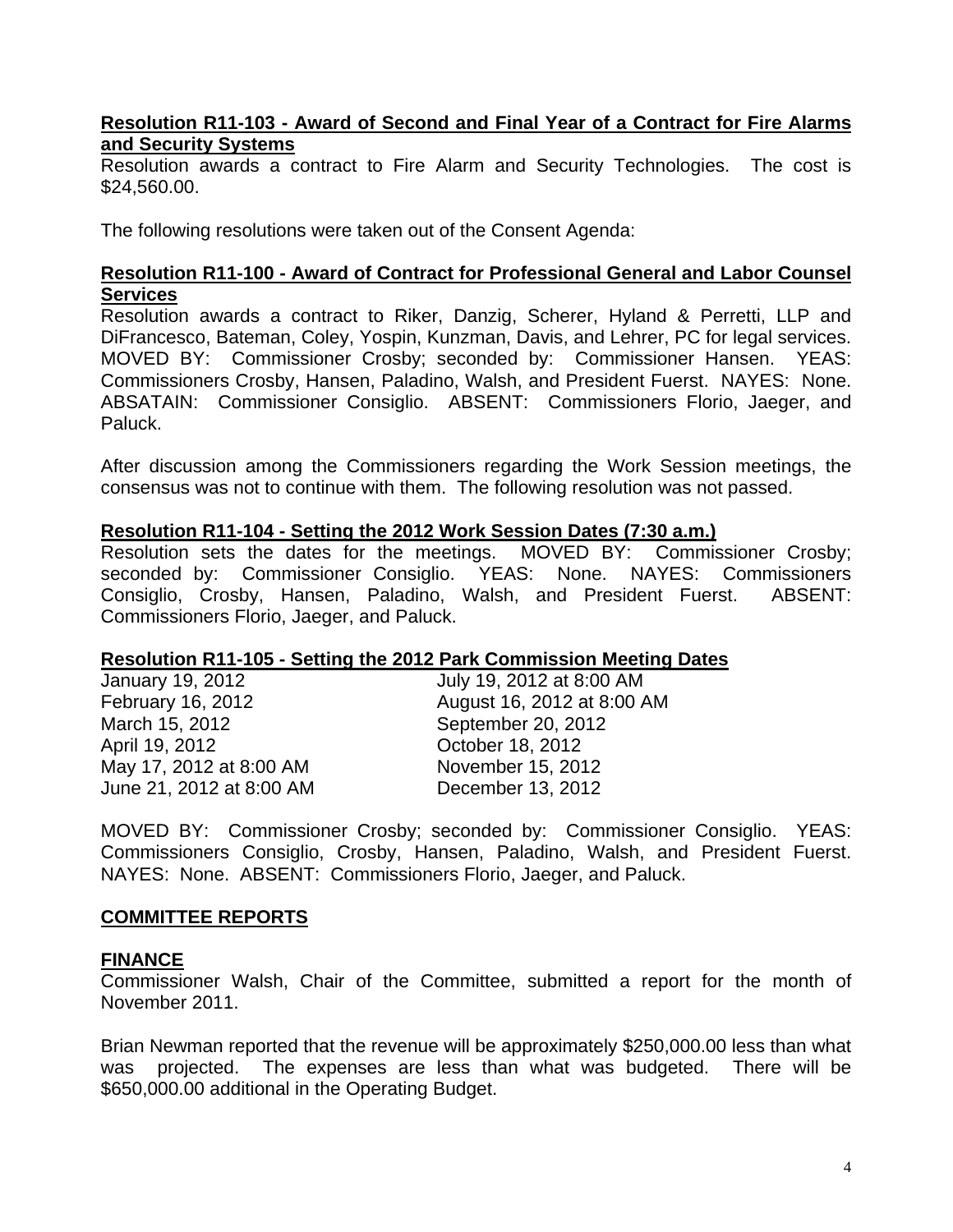## **HUMAN RESOURCES**

Commissioner Consiglio, Chair of the Committee, submitted a report for the month of November 2011.

Donna Van Deursen, Manager, Human Resources reported that she will be preparing for open enrollment for the health benefits.

# **LEISURE SERVICES**

At this point of the meeting Commissioner Florio was telephoned into the meeting. Director Brown reported that the Fee Schedule was revised following the Commission's Work Session discussion to address concerns over fee increases proposed for seniors. The revised fees no longer provide for the bundling of golf fees. The new fee for the tee time service will be \$35.00 per person and an additional fee of \$5.00 will be added to registration for juniors, seniors, and adults. The revised fees will decrease projected revenues by \$70,000.00.

# **Resolution R11-106Adopting the 2012 Fee Schedule**

Resolution recommends the new fee schedule to be effective on January 1, 2012. MOVED BY: Commissioner Hansen; seconded by: Commissioner Consiglio. YEAS: Commissioners Consiglio, Crosby, Florio, Hansen, Paladino, Walsh, and President Fuerst. NAYES: None. ABSENT: Commissioners Jaeger and Paluck.

Cindie Sullivan, Deputy Director reported that Leisure Services report begins on page 52.

Dina Trunzo, Manager Therapeutic Recreation reported that the Holiday Hop will be held tonight and the season will be ending in a couple of weeks. The winter/spring brochure is at the printer and registration will be conducted on Saturday, January 7. Dina has secured the use of the JCC gym in Bridgewater for the Basketball Skills program which will be run in conjunction with US Sports Institute.

Cathy Schrein, Manager, Environmental Science reported that the Frost Fest continues. There were 175 people at the dog sled event. The final day will have a Hibernation Masquerade.

Marge Margentino, Manager Stable reported that the Holiday Festival had more than 1,700 people in attendance. The Winter Break Clinic has doubled in registrations. The Jingle Bell Hayride on December  $18<sup>th</sup>$  still has openings. Dogs are welcome on the 7:30 p.m. ride.

Karren Newman, Manager Recreation reported that there were 362 participants at the Turkey Trot.

## **GOLF MANAGEMENT**

Bob Ransone, Deputy Director Golf Management reported that Neshanic Valley, Green Knoll, Spooky Brook, and Quail Brook remain open. The Thanksgiving golf event was a huge success.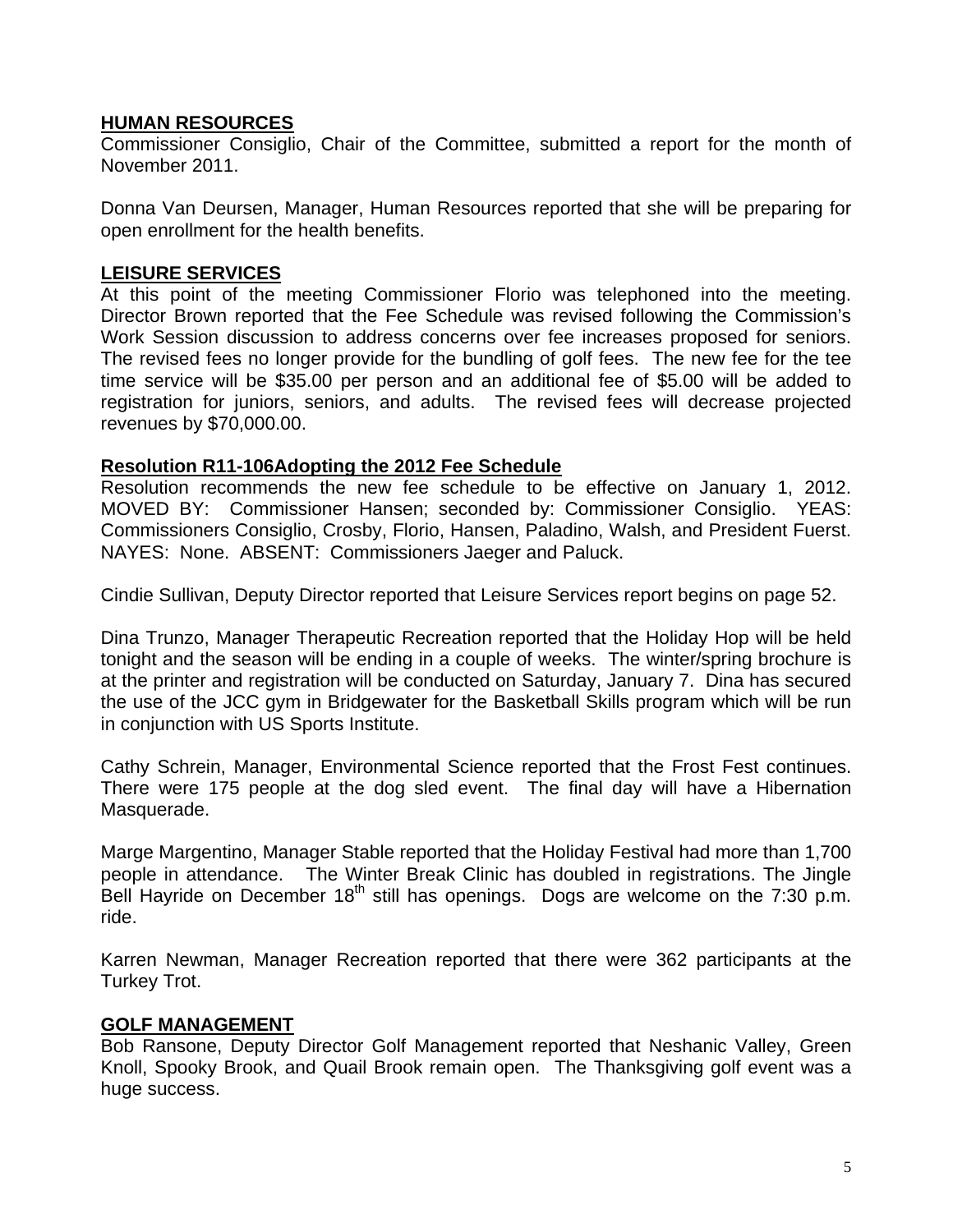# **BUSINESS ADMINISTRATION**

Commissioner Consiglio, Chair of the Committee, submitted a report for the month of November 2011.

Dan Livak, Deputy Director/Business Administration reported that work continues on the budget.

## **INFORMATION MANAGEMENT**

Commissioner Hansen, Chair of the Committee, submitted a report for the month of November 2011.

## **VISITOR SERVICES**

Commission Crosby, Chair of the Committee, submitted a report for the month of November 2011.

Dave Dendler, Manager, Park Rangers reported that CPR and first aid classes have begun. Deer Management in Bridgewater will begin in January.

## **PROPERTY MANAGEMENT**

Commissioner Crosby, Chair of the Committee, submitted a report for the month of November 2011.

Don Korbobo, Property Management Coordinator reported that the bids for the four farm parcels were opened on December 2. Rent from those parcels will increase the 2012 revenue by \$1,558.00 from 2011 total.

## **PLANNING AND LAND ACQUISITION**

Tom Boccino, Parks Section Principal Planner, Land Acquisition reported that he will be tallying the year end numbers for acres acquired. A public meeting will be held on December 15 for two projects. One is the proposed new athletic field on the former Howe property and the second is for the proposed new community garden at Natirar.

Commissioner Paladino asked about the status of the Arthur and Friends greenhouses at Natirar. Ray reported that the Engineering Department is reviewing the plans.

## **CAPITAL FACILIITES – CONSTRUCTION and ENGINEERING**

Commissioner Paladino, Chair of the Committee, submitted a report for the month of November 2011.

Adam Slutsky, Principal Engineer reported that there are five projects currently under construction: Morgan Pellowski Playground renovations at Colonial Park, Knob Hill Pavilion at Colonial Park, Merrill House renovations and ADA upgrades, Spooky Brook Clubhouse renovations and the Phase 1 Repair, and Restoration of the Natirar Grist Mill and Elm Cottage. Construction of the Warrenbrook Golf Course bridge 424-BR004 (18<sup>th</sup>) hole) is scheduled to begin shortly. The Engineering staff is preparing a transition plan for the ADA audit which is due March 12, 2012.